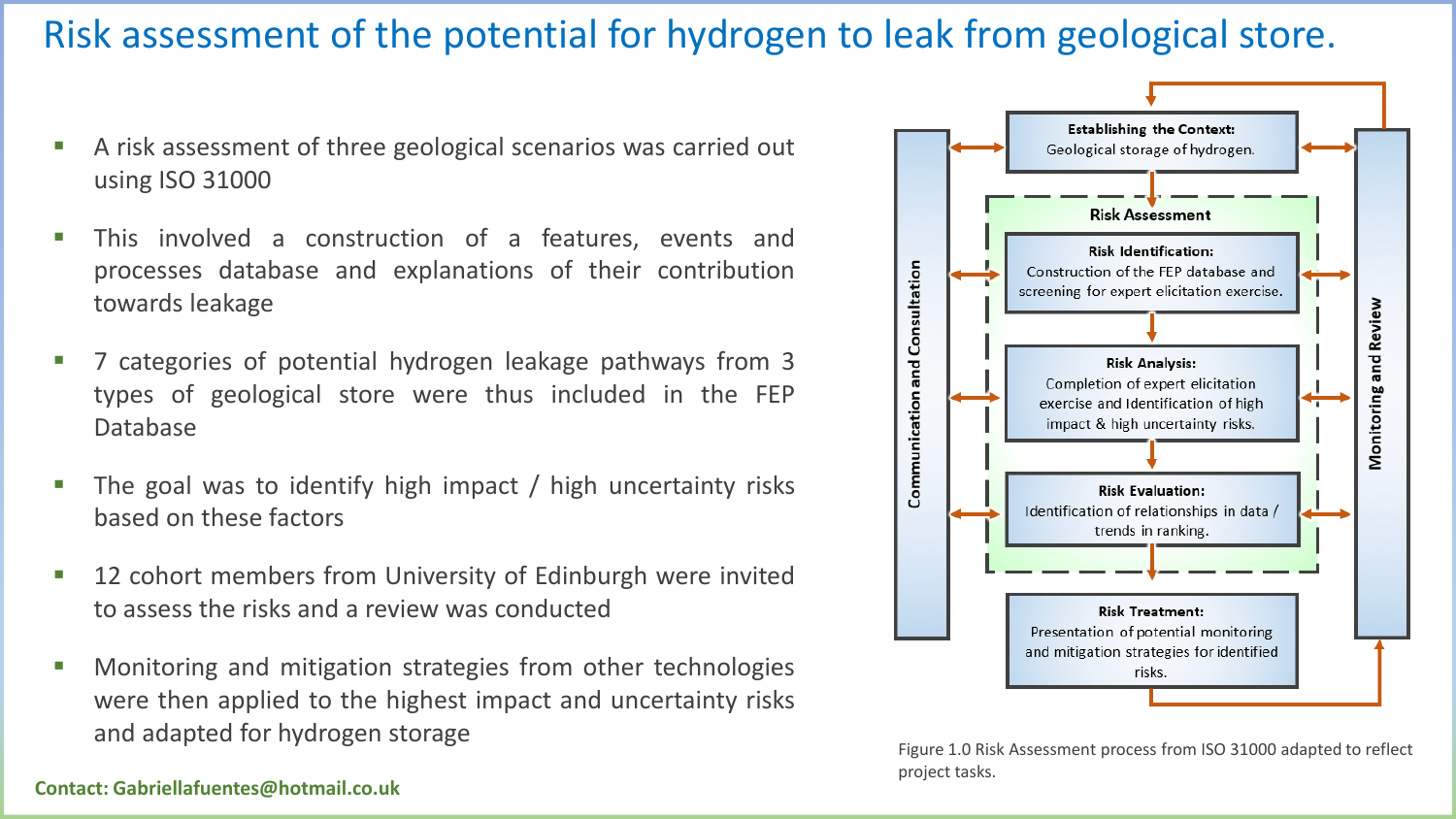# Results: Impact and Uncertainty Risk Ranking

- There were 4 high impact & high uncertainty risks that could contribute to hydrogen leakage
- Salt Caverns had the lowest impact ranking but greatest uncertainty range of the 3 geological scenarios
- Depleted Gas Reservoirs / Porous Aquifers carried higher ranking impact risks but lower uncertainty range.
- **EXECUTE:** Chemical risks were consistently ranked lowly in impact & uncertainty by experts across 3 scenarios.
- Wellbore and drilling environment and stress / faulting risks were consistently ranked high in impact and uncertainty across 3 scenarios.

Table 1.0 The presence of the highest ranked risks across the three geological categories.

|                              |                                                   | Depleted Gas Reservoir |             | Porous Aquifers |             | <b>Salt Caverns</b> |             |
|------------------------------|---------------------------------------------------|------------------------|-------------|-----------------|-------------|---------------------|-------------|
| <b>Highest Ranking Risks</b> |                                                   | High                   | High        | High            | High        | High                | High        |
|                              |                                                   | Impact                 | Uncertainty | Impact          | Uncertainty | Impact              | Uncertainty |
|                              | <b>Equipment Malfunction</b>                      | X                      | X           | X               | X           | X                   | X           |
| 2                            | Human Error/ Miscalculations                      | X                      | X           | X               | χ           | χ                   | χ           |
| 3                            | <b>Multiple Well Drilling</b>                     | X                      | X           | X               | X           | X                   | X           |
| 4                            | <b>Well Sealing</b>                               | X                      | X           | X               | χ           | X                   | χ           |
| 5                            | <b>Fracture Density / Geometry</b>                | X                      | X           | χ               | X           | Χ                   |             |
| 6                            | <b>Well Blowout</b>                               | X                      | X           | X               | χ           | X                   |             |
| 7                            | <b>Induced Fracturing (Matrix)</b>                | X                      | X           | χ               | χ           |                     | χ           |
| 8                            | Faults / Undetected Features (Over / Underburden) | χ                      | χ           | χ               |             | X                   | χ           |
| 9                            | <b>Caprock Thickness</b>                          | X                      | X           | X               | χ           |                     |             |
| 10                           | Pressure Changes of Gas                           | X                      |             | X               | Χ           | X                   |             |

Table 2.0 Colour coordination of the categories included within the elicitation exercise and FEP database.

| Chemistry | Gas Properties | <b>Stress</b><br>/ Faulting | Geological<br>Architecture | Wellbore and<br><b>Drilling</b><br><b>Environment</b> | Events | Processes |
|-----------|----------------|-----------------------------|----------------------------|-------------------------------------------------------|--------|-----------|
|           |                |                             |                            |                                                       |        |           |

**Contact: Gabriellafuentes@hotmail.co.uk**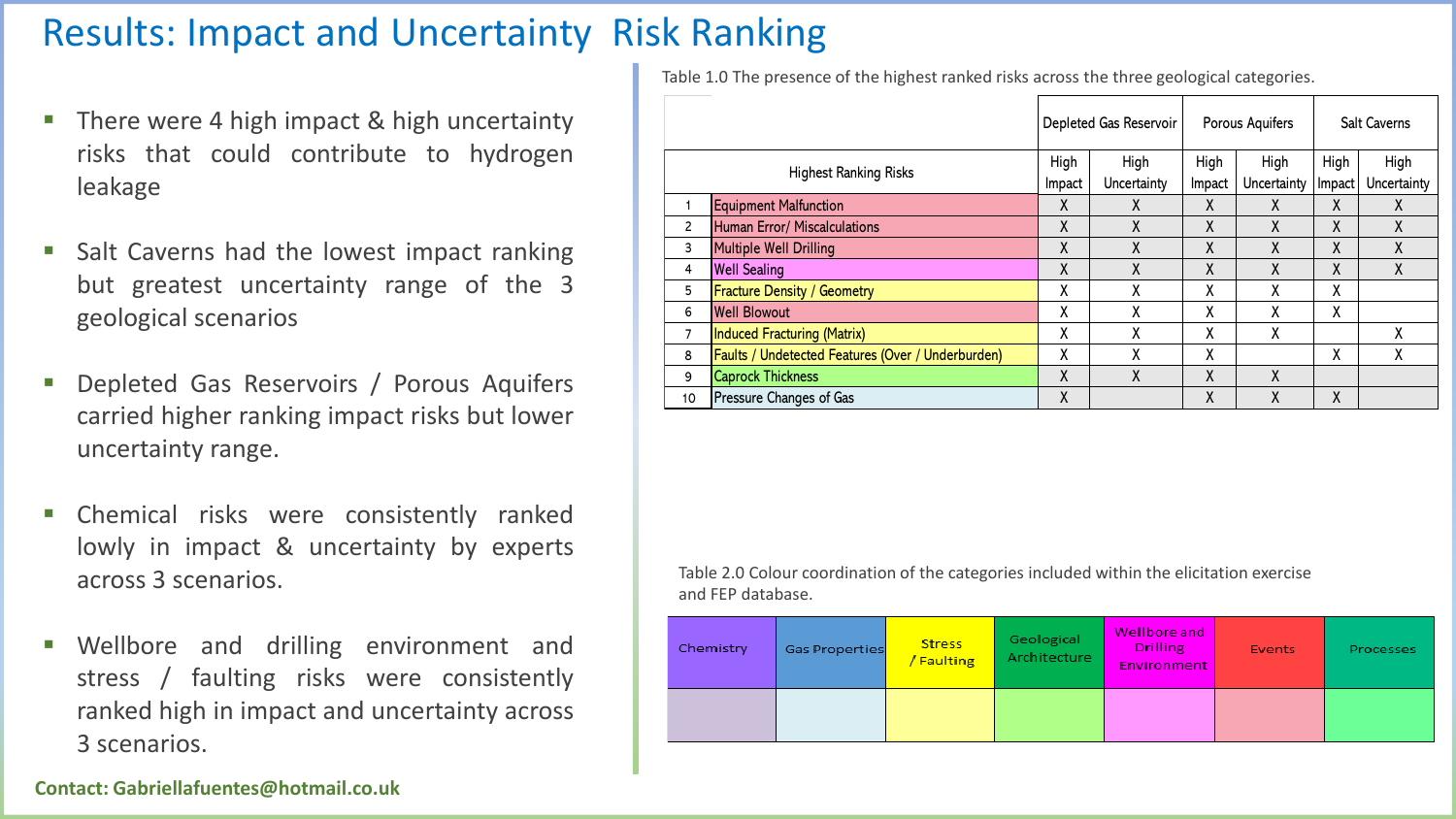#### Discussion: Impact & Uncertainty.







- Increase in severity values the highest immediacy value, 5, corresponds to leakage during injection (high immediacy)
- Expert opinion concludes that hydrogen leakage is most likely to occur during injection and early stages of storage operation
- The dispersion of risk categories across the 3 geological scenarios suggests that experts recognize that some risks take time to develop (e.g. chemical reactions)

Figure 3.0 , 5.0, 6.0: Matrix plots for Immediacy vs Severity for DGRs, PAs and SCs.